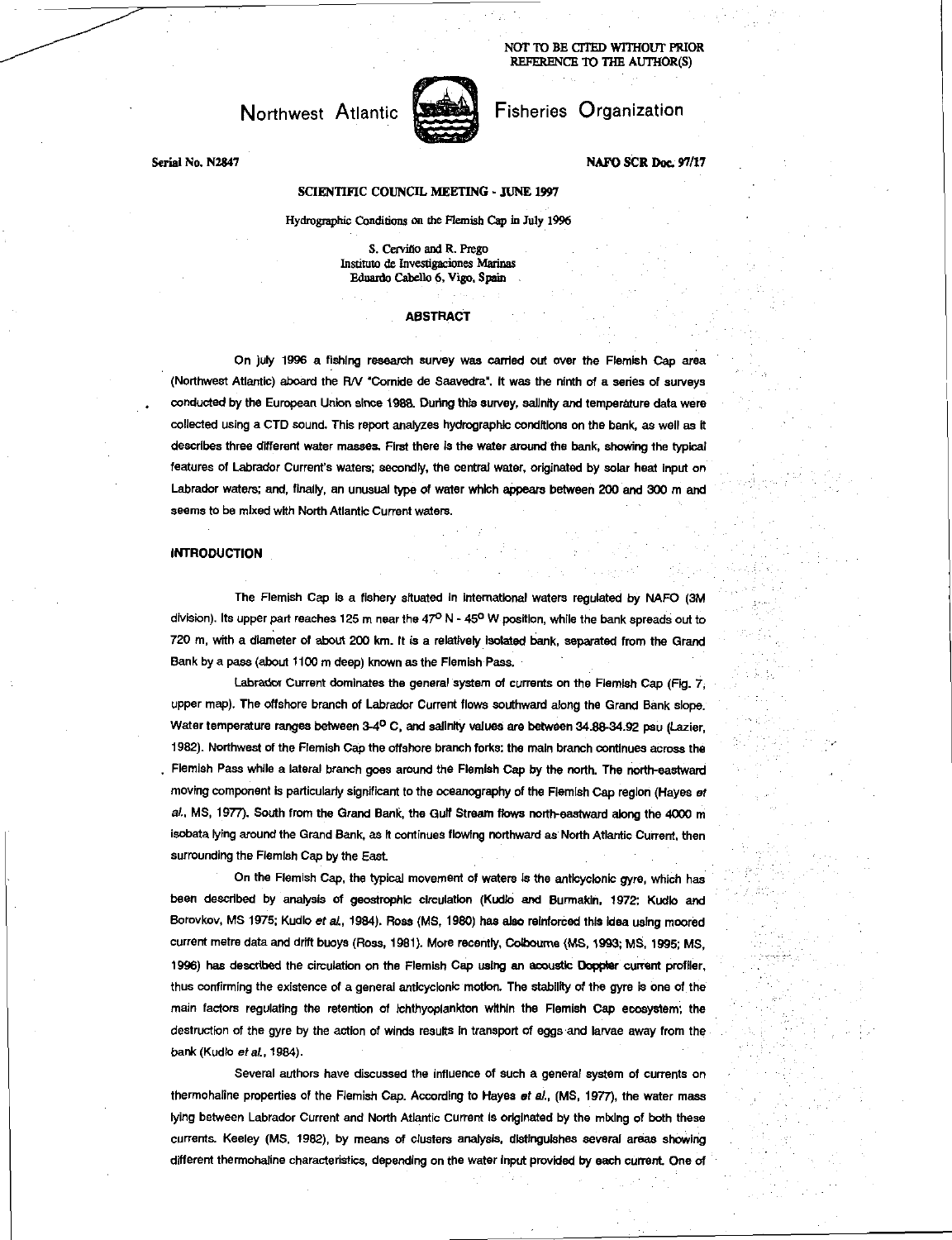these areas, east from the Cap, might stand as the melting pot where all different waters get mixed. In Akenhead's opinion (1986), the Flemish Cap waters proceed exclusively from Labrador Current, whereas North Atlantic Current has not any Influence on the area According to Colboume (MS, 1993; MS, 1995; MS, 1996), the water heating offshore the Cap is due to the influence of North Atlantic Current. Colboume has analyzed the 47° N transect

 $\left.\left.\left.\left.\right|_{\mathcal{L}_{\mathcal{A}_{\mathcal{A}}}}\right|_{\mathcal{A}}\right|_{\mathcal{A}}\right|$ 

Many oceanographic surveys have been carded out In this area in recent years. Stein (1996) has resumed the results of these works.

The aim of this report is to give a view over the hydrographic conditions on the Flemish Cap during the summer of 1996, as well as to analyze the Influence of the main currents and their possible relationships with the Flemish Cap fishery. A complete network of CTD stations established all over the Cap has allowed us to determine the different thermohaline properties of the area. In addition, there has been also available a biologic sampling that coincides in time and space with the physical sampling, thus facilitating the task of establishing relationships between them both.

### MATERIALS AND METHODS

The survey consisted of a series of randomed 121 bottom trawls over the Flemish Cap inside the boundaries of the 732 m isobata (400 f.). The first fishing occurred on June 28, and the last one was made on July 14. A CTD station was established whether at the beginning or at the end c4 each fishing, so a total of 116 stations had been established at the end of the survey.

The CTD sound used was of the type Sea-bird SBE 19. It was dropped at a speed of I m/sg to take 2 samples per second down to a depth limit of 410 m.

The collected data were processed using the CTD's proper software (Seasoft 4.2). Depth, temperature, salinity and density data were taken at each station. Later on, all data considered to be wrong have been deleted. Salinity and density were measured using a low pass filter, and all variables were finally promedlate, metre by metre, to get a proper data base which would later allow a correct processing of the results.

Two transects were outlined on a chart of the Flemish Cap showing the distribution of stations. One transect, consisting of 11 stations established from July 2 to July 13, Iles from north to south, next to the 45 parallel. The ether one spreads from east to west, next to the 47 parallel, and it also consists of 11 stations, established from July 9 to July 14 (Fig. 1). The aim was obtaining some results that could be later be compared to those previously provided by other authors. Figures 2 and 3 show graphics of salinity and temperature values in relation with depth.

Salinity and temperature distribution charts were established for all stations. The results are shown in figures 4 and 5. The measures were taken at different depths (10, 50, 100 and 200 m).

Two T-S diagrams are displayed in. Figure 6: one shows the totality of stations (6b); the other one (6c) only includes three standard stations with their respective depths. An stations are compared with the T-S diagram values (6a) which serve as a criterion to define the water masses found near the Grand Banks (Hayes *of at,* MS, 1977).

The maps in Figure 7 respectively show the main currents In the area (above), and the domains of water masses found in the Flemish Cap (below). The profiles shown in the map below are drawn out according to the data from the T-S diagrams.

The map in figure 8 shows the distribution of temperature at the bottom in comparison with the distribution of some biological species also studied during the survey.

All contour maps were made from a grid that had been traced with a linear varlogram, according to Krigin's method.

#### **RESULTS**

The vertical distribution of temperature down the W-E transect shows values ranging from 5 °C at 50 m, and 10 °C near the surface. Minima values appear about 100 m deep, ranging from 2.5 °C at the western edge to 3.5 °C on the Cap and 3 °C at the eastem edge. In the area between 100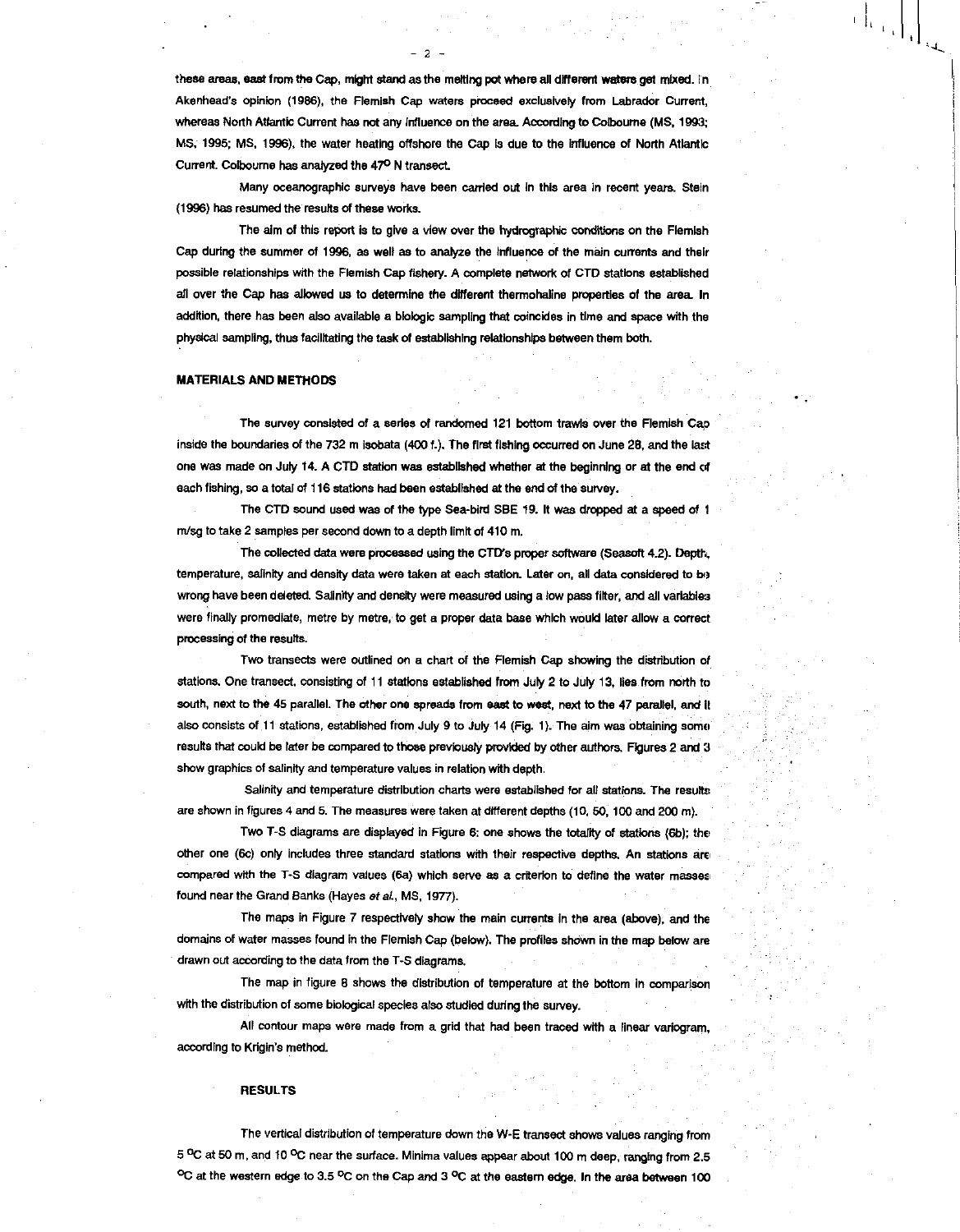m and the bottom, the temperature becomes stable, about 3.5 °C. Values above 4 °C were registered at the western area, between 150 and 200 m. This fact seems to have been the only significant difference in comparison with the data taken by Colbourne (MS, 1998) on the standard 47 N transact during the same season of the year (Fig. 2). Along this transect, salinity ranges from 33.5 psu near the surface to slightly higher than 34.75 psu at the bottom. No significant variations on longitude have been observed (Fig. 2).

્ર

In the southern area of the S-N transact the temperature of the upper layer ranges from 6 °C at 50 m to 10.5 °C near the surface. In the northern area, It ranges from 3 °C to 7.5 °C. Minima temperature values, almost reaching 3 °C, appear about 100 m depth. Temperature becomes stable near the bottom, being about 3.5 °C (Fig. 3). Along the same transect, salinity values range from 33.5 psu at the surface and 34.75 psu at the bottom (Fig. 3).

Figure 4 shows the distribution of temperature at several depths (10, 50, 100 and 200 m). At 10 m it was observed the temperature had increased from the north southwards: from  $7^{\circ}$ C down to 11 °C. The temperature gradient was very abrupt at the eastern and western edges, while it was much softer on the Cap. At 50 m, the gradient was established from the centre towards the periphery: It showed temperature values ranging from 7  $^{\circ}$ C to 4  $^{\circ}$ C. At 100 m, the temperature was very homogeneous all over the area (about 3 °C); except for the south-eastern section, where it reached 4.5 °C and even surpassed this mark. At 200 m the general temperature reached 3.5 °C, while it was observed an area of warmer water on the south-east. In general, It was observed that temperature decreases with depth: it reaches its minima values at about 100 m depth, and then It increases up to 3.5 °C at the bottom.

Figure 5 shows the distribution of salinity at the above-mentioned depths. Near the surface, the salinity decreases in direction north-southwards and east-westwards: from 34.0 psu down to 33.3 psu. At 50 m, the lowest salinities were found on the central area of the Flemish Cap, showing values of about 33.7 psu. On the surrounding area, maxima salinity values reached 34.2 psu. At 100 m, minima values (34.1 psu) still appear on the central area, while maxima values (34.6 psu) occur on the waters around. At 200 m, the central area showed minima values of 34.65 psu, while there was 34.8 psu on the edges. In general, it was observed that salinity values increased with depth and from the centre to the periphery.

Fig. 6b shows all the stations whih T-S values taken each 10 m. It Is observed a special type of water showing all the characteristics of Labrador Current's. However, it also presents some significant differences with Labrador Current waters, and these differences were precisely the basis on which a map showing the boundaries of both water masses was made. A discussion on this fact is presented below.

## **DISCUSSION**

The water found on the Flemish Cap (showing temperature values about 3.6 °C and salinity values about 34.85 psu) shares, In general, the features of the offshore branch of Labrador Current. On the south-westem areas appear, however, some areas showing temperature values higher than 4.5 °C and salinity values higher than 34.9. Such water masses might not have been exclusively originated from Labrador Current

On the T-S diagram showing the totality of stations, three different types of water masses may be observed (Fig. 6 b): the different waters have been remarked by the representation of three standard stations (Fig 6 c). The first type of water corresponds to the stations showing minima temperature values lower than 2.8 °C (example: Station 46). The second one corresponds to the stations showing minima temperature values higher than 2.8 °C (example: Station 90). Both types of water tend to become stable at the bottom (400 m), with temperature values about 3.5 °C and salinity values about 34.85 psu. Finally, there exists a third water mass that, from 200 m downwards, reaches temperature values higher than 4.5 °C and salinity values higher than 34.90 psu (example: Station 111).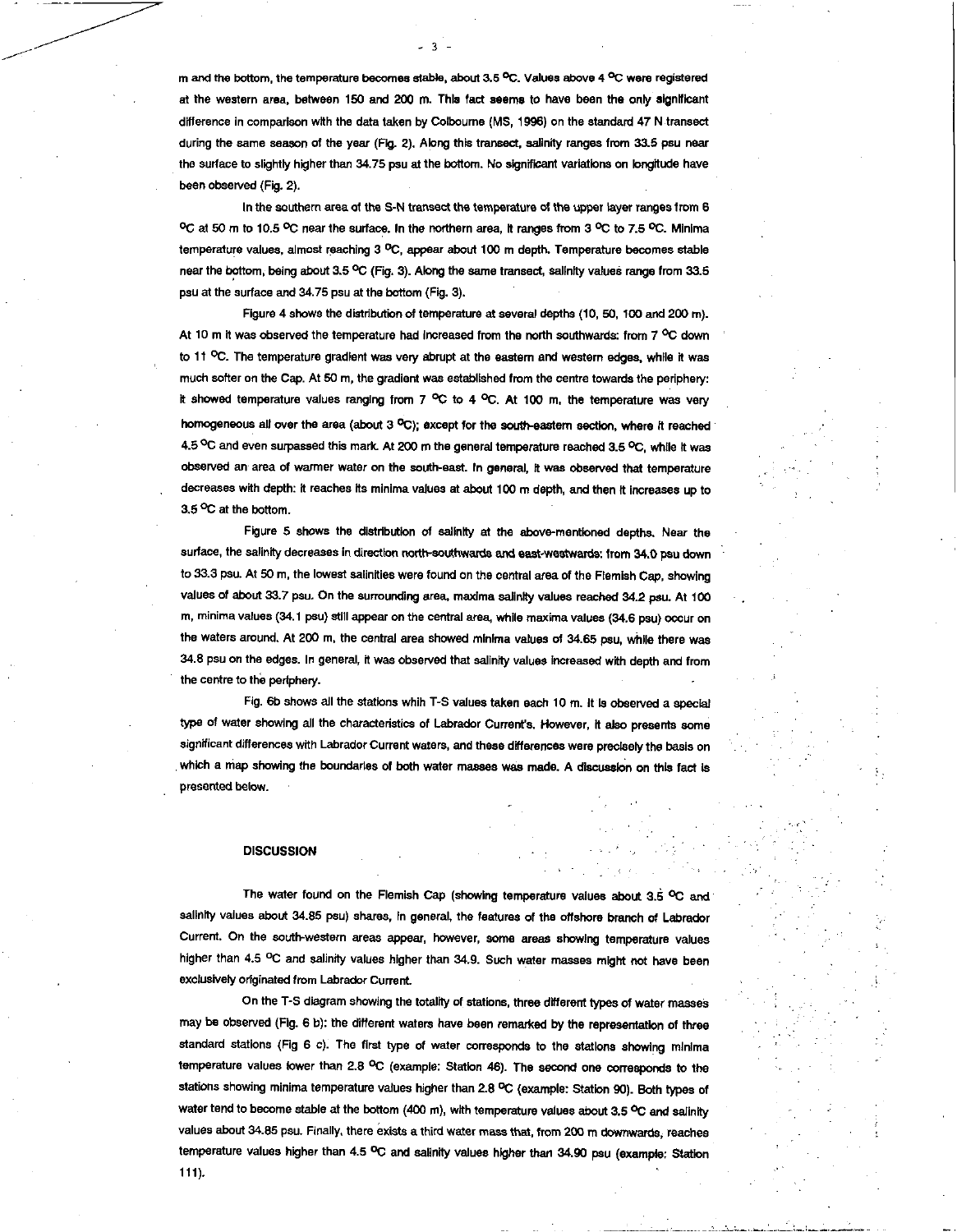Once the correct stations have been selected and then shown on a chart (Fig. 7) it was observed their boundaries *were* well defined. The first area (showing *minima* temperature values *lower*  than 2.8 °C) spreads around the periphery of the Cap: in this work, we will name it *peripheral water*. The second one appears on the central area; here, it will be named *central water*. The third one is found on the south-west of the Cap, where it occupies two separated areas; as it has not been well described in previous bibliography, henceforth we will call It *atypical water.* 

Space distributions, along with thermohaline characteristics, are the basis on which the explanation about how these three main water masses were originated stands.

According to Akenhead (1986) the central water is originated by solar heating Input retained over the Flemish Cap. The slow anticyclonic motion typical of the area favours this retention, as well as it concentrates the water over the central area and causes its sinking down. The renovation rate of the Cap surface waters is about 50 % each month (Akenhead, 1986). During this period of stay, the water surface warms up and then sinks, thus transmitting the heat to the bottom. This fact results highly evident at about 100 m deep (Fig 6 b and 6 c).

Peripheral water (Fig. 6 a) shows the typical features of Labrador Current waters, as defined by Hayes et al. (MS, 1977). This type of water flows over the Flemish Cap without being retained by any anticyclonic gyre, so it preserves Labrador Current characteristics unaltered.

Deeper water (200-300 m) on the south-western area of the Flemish Cap reveals itself as an atypical watermass, different from any of the previous ones. As it was the case of central water, it cannot be explained by heating processes. First, It must be taken on account that each watermass occupies a different position along the water column: central warm water appears more clearly over the 100 m level, whereas south-eastern warm water appears at a deeper level, between 200-300 m. Secondly, there are the thermohaline properties: central water is fresher than the water around (Fig. 5), whereas atypical water proves to be saltier than the one surrounding It. Figure 6 c shows how Station 111 reaches temperature and salinity values next to those of North Atlantic Current's at about 300 m deep, while T-S values coincide with those of Labrador Current's at upper and deeper levels. This fact seems to indicate there is a mixing process between both currents.

Keeley (MS, 1982), using the method of clusters analysis, Identifies some regional *differences* among *the thermohaline* characteristics of the water lying over and around the *Flemish*  Cap. The area where the presence of atypical water has been observed coincides with the area where, according to Keeley, the mixing of the Flemish Cap different types of water might occur.

This water originates from North Atlantic Current, which flows northwards along the eastern boundaries of the Grand Bank, while it keeps in contact with Labrador Current along the 4000 m batimetric contours. This interface NAC-LC is a complex system of meanders, extrusions and eddies that change rapidly in time and space (Krauss *at al.,* 1987). Karen *et at* (1994) also describe the presence of a vigorous eddy field, especially in deep water, which follows the 4000 m contours. According to Drinkwater (1996), exchange between shelf and offshore waters is a continuous process with enhanced mixing In the southern NAFO area, due to the presence of Gulf Stream rings which interact strongly with the shelf waters.

These Intrusions of warmer, saltier water may shift northwards and reach the Flemish Cap, thus having an influence on the distribution of some biological species over the area (Fig. 8). The intrusion of this water, which may reach a temperature of 3.6 - 3.8 °C at the bottom, coincides with the breaking of continuity in the distribution of some demersal species, like *Sebastes marfnus* and S. fasciatus (Fig. 8). The effect derived from the intrusion of this water Into the Flemish Cap fishery may offer an accurate idea of what catastrophic results a massive intrusion of water from the Guif might Cause.

Generally, the hydrographic characteristics registered during this survey correspond with those expected for the area. There is a water sharing the features of Labrador Current's which warms up over the Cap. This typical situation on the Flemish Cap Is complemented with the presence of another type of water, warmer and saltier, which proceeds from North Atlantic Current and which also might collaborate to the heating of the Flemish Cap waters.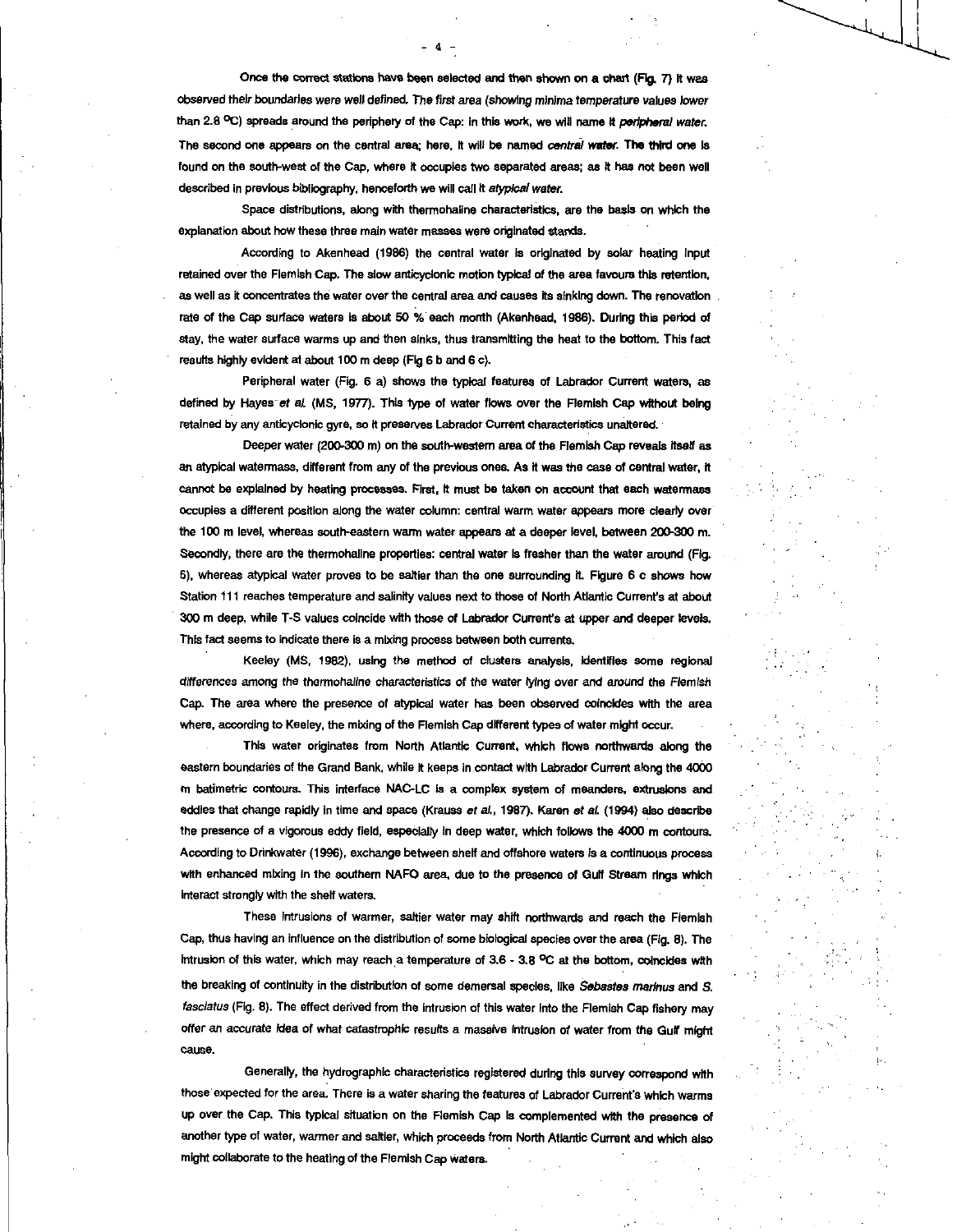## **BIBLIOGRAPHY**

AKENHEAD, S.A. 1986. Water retention over Flemish Cap. The Role of Freshwater Outflow in Coastal Marine Ecosystems. *NATO ASI Series,* vol G7, pp 283-293. S. Skreslet ed. .

5

COLBOURNE, E. MS 1993. Oceanographic Conditions on the Flemish Cap During the summer 1993, with comparisons to the Long-Term Average. *NAFO SCR Doc.*, nº 107, Serial nº N2300.

- COLBOURNE, E. MS 1995. Oceanographic Conditions on the Flemish Cap During the summer 1995, with comparisons to the 1961-1990 Average. *NAFO SCR Doc.*, nº 102, Serial nº N2625.
- COLBOURNE, E. MS 1996. Oceanographic Conditions on *the* Flemish Cap During the summer 1996, with comparisons to the previous year and the 1961-1990 Average. *NAFO SCR Doc.,*  nº 87, Serial nº N2770.

DRINKWATER, K. F. 1996. Climate and Oceanographic Variability in the Northwest Atlantic During the 1980s and Early- 19905. *NAFO Sci. Coun. Studies,* **24:** 7-27.

HAYES, R. M., D.G. MOUNTAIN and T.C. WOLFORD. MS 1977. Physical oceanography and the abiotic influence on cod recruitment in the Flemish Cap region. *ICNAF Res. Doe.* N° 54, Serial nº 5107, 33 p.

HEYWOOD, K J., E. L McDONAGH and M. A. WHITE. 1994. Eddy kinetic energy of the North Atlantic subpolar gyre from satellite altimetry. J. *Geophys. Res.* **99.** 22525-22539.

- KEELEY, J. R. 1982. Regional differences In Water Types on the Flemish Cap. *NAFO SCR Doc., bit*  82, Serial n° N531, 8 p.
- KUDLO, B. P. and V. V. BURMAKIN. 1972. Water circulation in the South Labrador and Newfoundland areas in 1970-71. *ICNAF Redbook* 1972(111): 27-33.

KUDLO B. P. and V. A. BOROVKOV. MS 1975. Circulation of waters in the ICNAF area In 1973- 1974. *ICNAF Res. Doc.* N279, Serial n° 3506, 12 p.

KUDLO B. P. , V. A. BOROVKOV and N. G. SAPRONETSKAYA. 1984. Waters Circulation Patterns on Flemish Cap from Observations in 1977-82. *NAFO Sc!. Coun. Studies, 7:* 27-38.

- KRAUSS, W., E. FAHRBACH, A. AITSAM, J. ELKEN and P. KOSKE. 1987. The North Atlantic Current and its asociated eddy field southeast of Flemish Cap. *Deep-Sea Research.* **34.**  1163-1185.
- LAZIER, J. R. N. 1982. Seasonal variability of temperature and salinity in the Labrador Current. *J. Mar. Res. ,* **18** (Suppl.), 341-356.
- ROSS, C. K. MS 1980. Moored Current Meter Data from Flemish Cap January-July, 1979. *NAFO SCR Doc.,* N2128, Serial n° N200, 13 p.
- ROSS, C. K. 1981. The drift of satellite-tracked buoys on Flemish Cap, 1979-1980. *NAFO Sci. Coun. Studies,* **1:** 47-50.
- STEIN, M. 1996. Flemish Cap A review on Research Activities With Focus on Oceanographic Conditions. *NAFO Sc!. Court. Studies,* 25: 1 -24.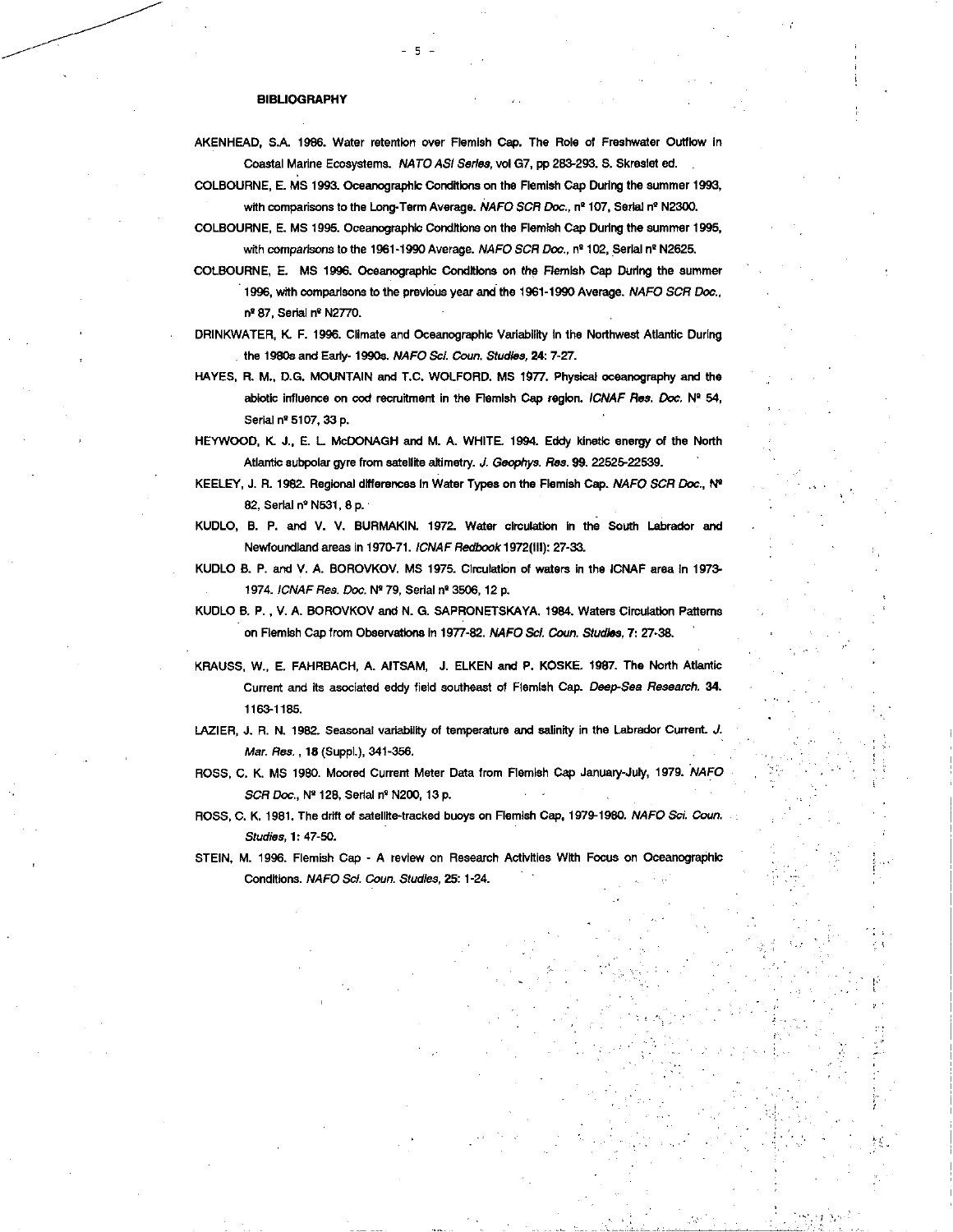

6

Fig 1 .- Location of CTD stations and S-N and W-E transects stablished on Flemish Cap (July 1996).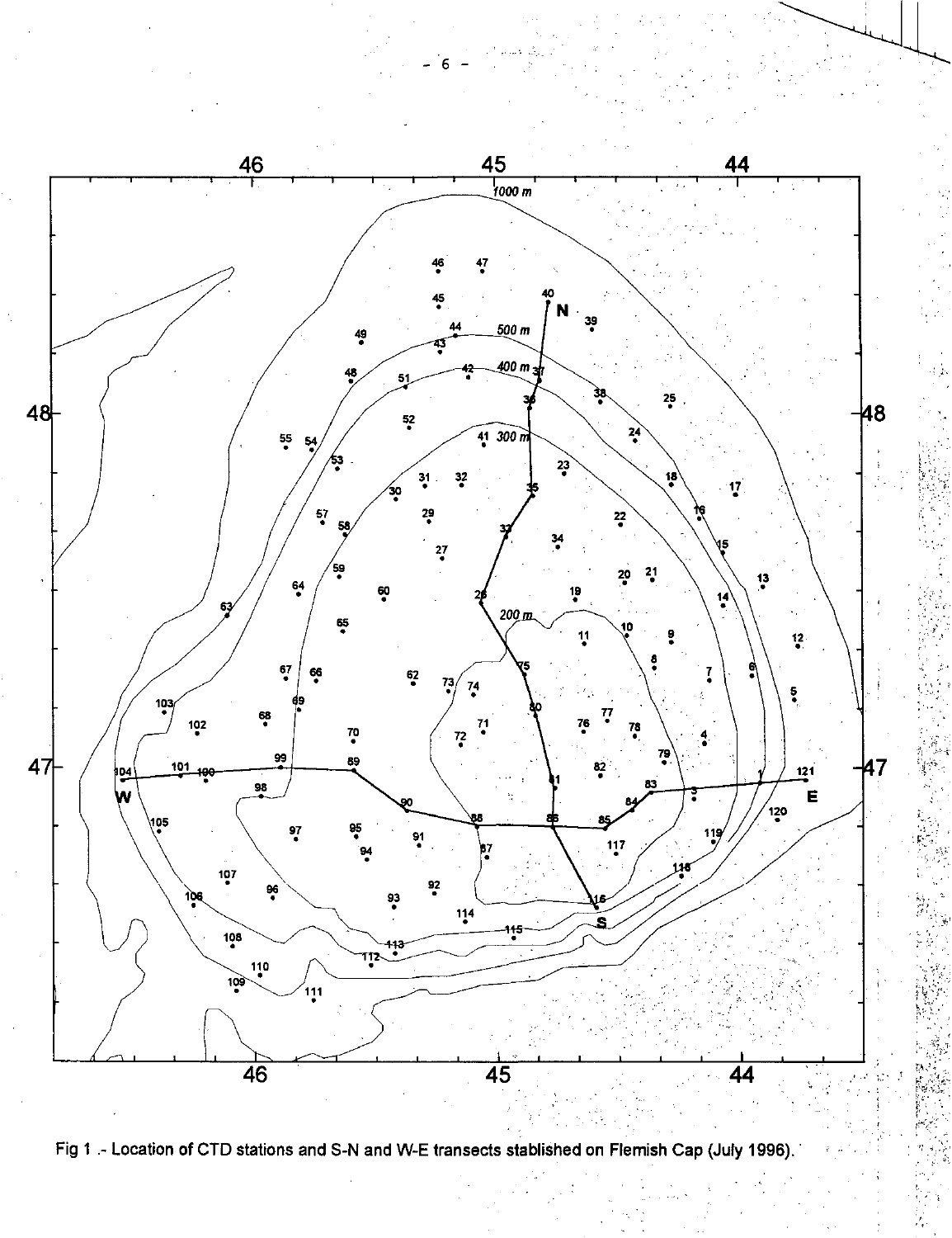

Fig 2 .- Map sowing isoterms and isohalines versus depth in the W-E transect.

7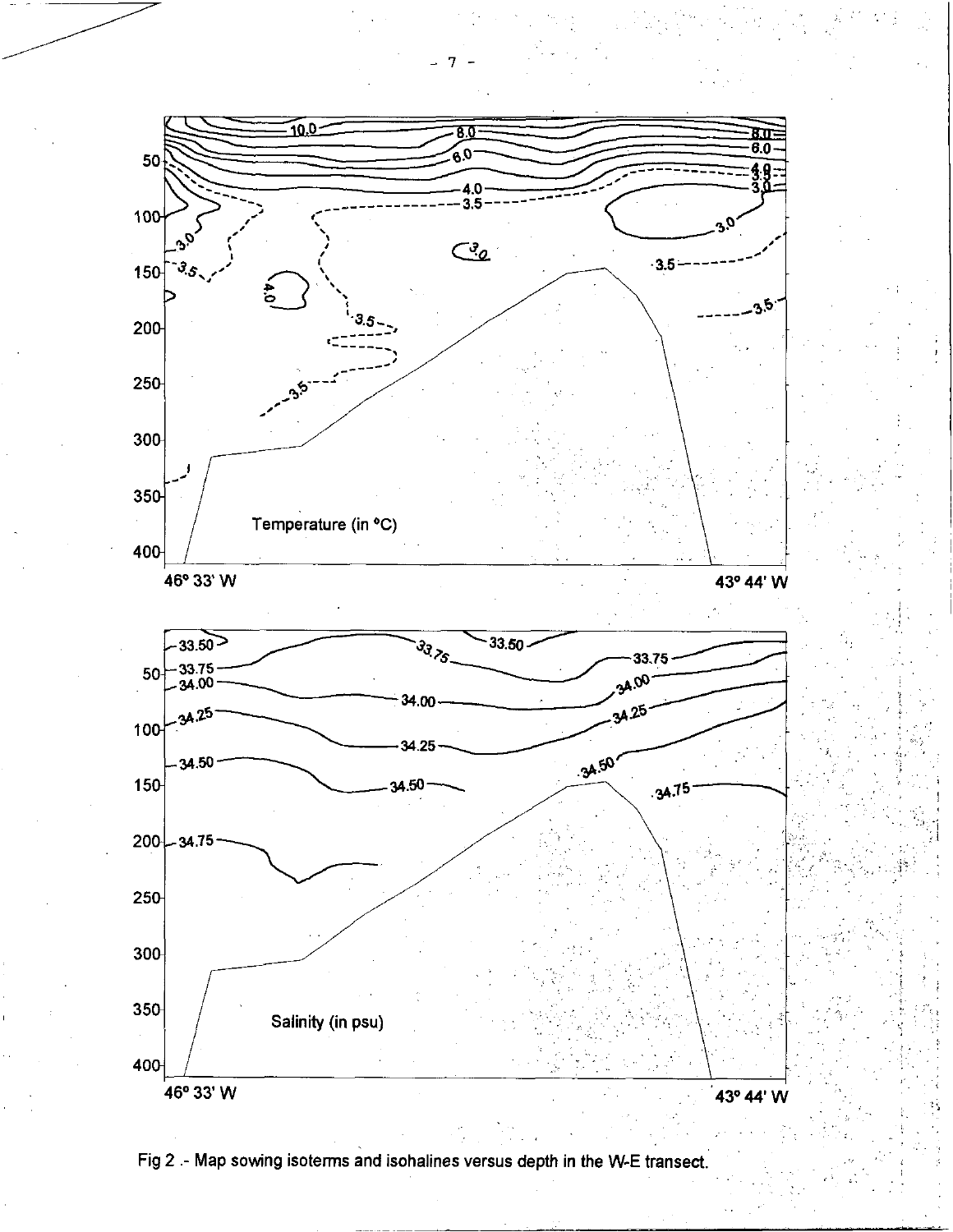

Fig 3 .- Map showing isohalines and isoterms versus depth in the N-S transect.

8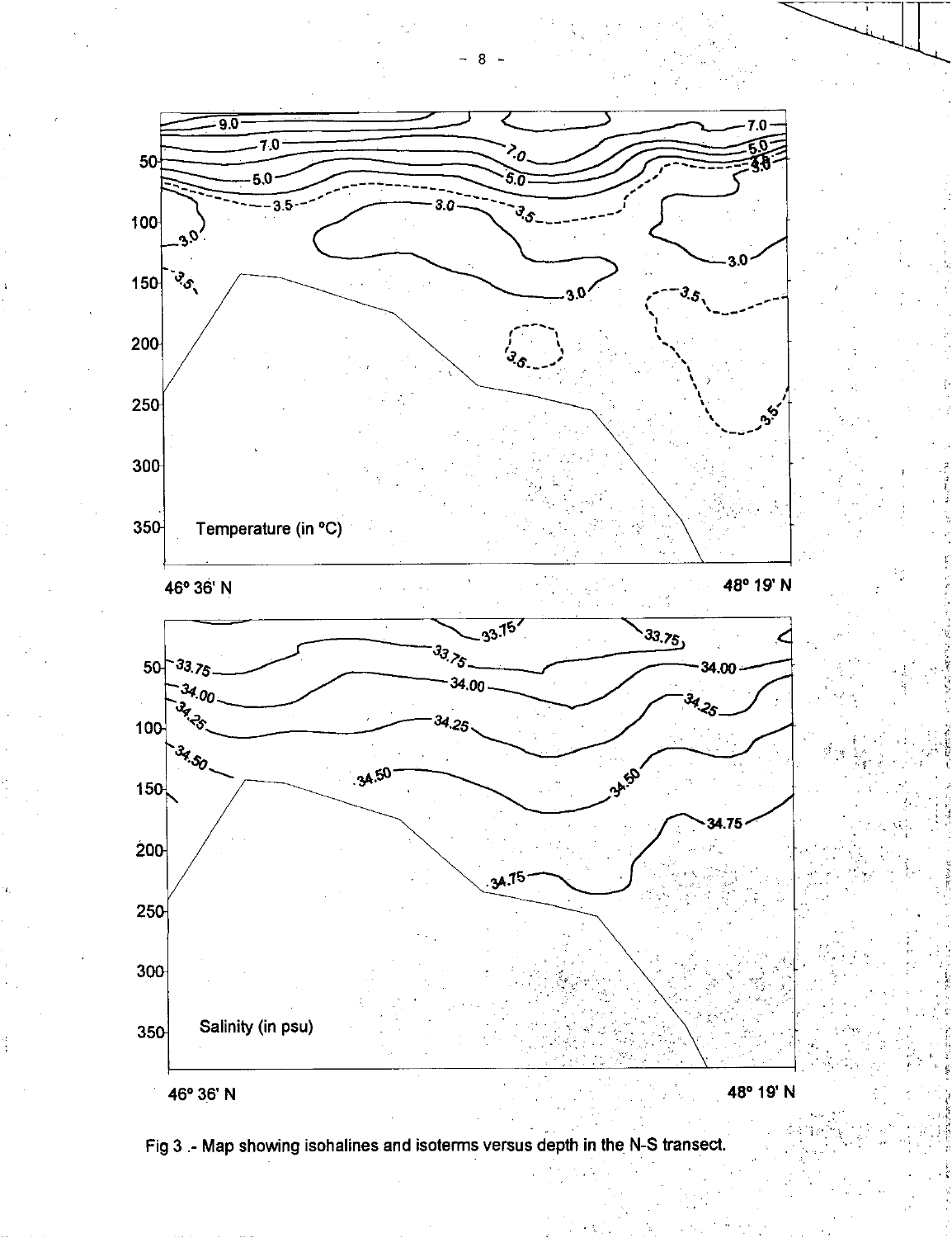9



Fig 4 - Distribution of temperature at several depths in the Flemish Cap (Summer 1996).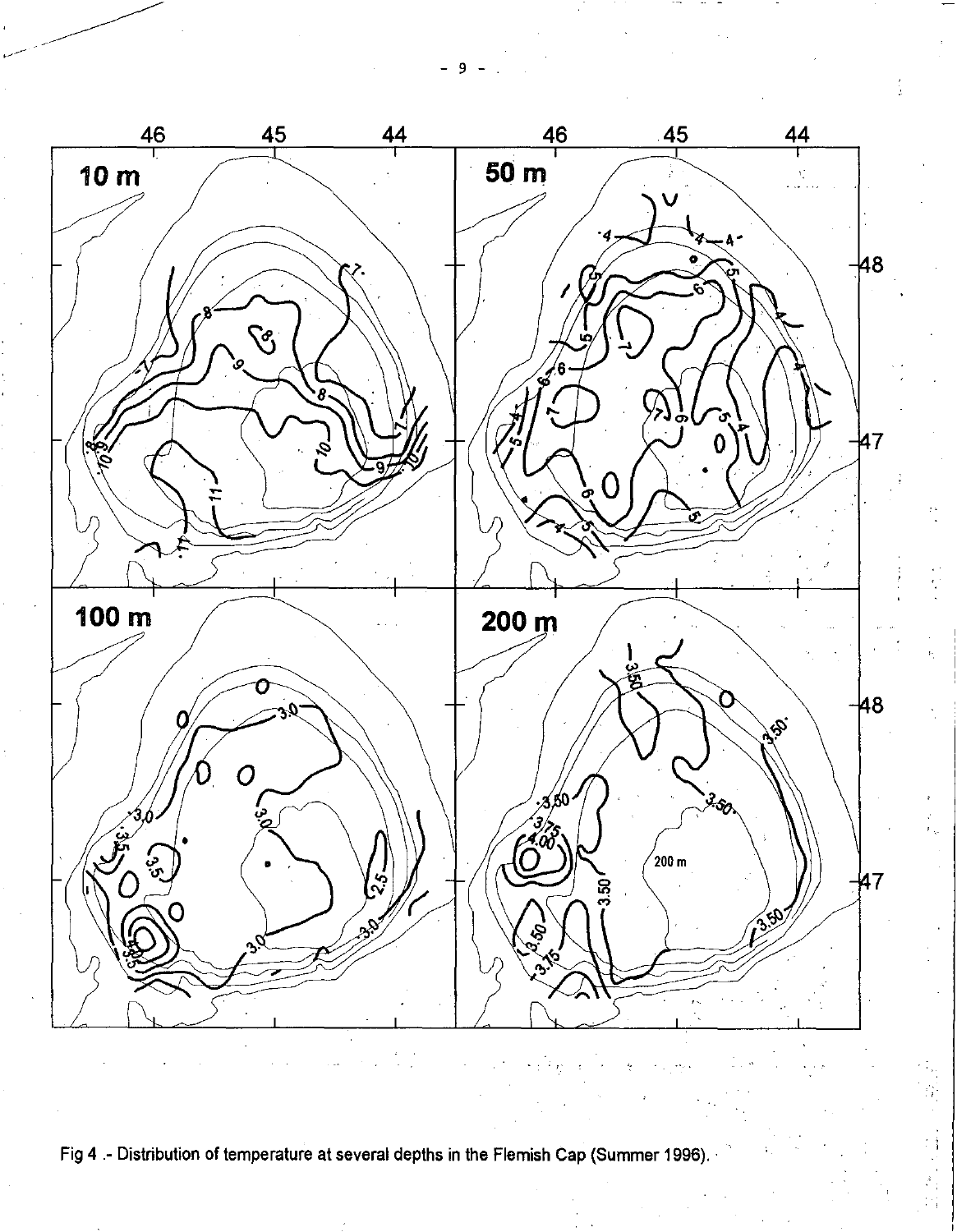

Fig 5 .- Distribution of salinity at several depths in the Flemish Cap (Summer 1996).

 ${\bf 10}$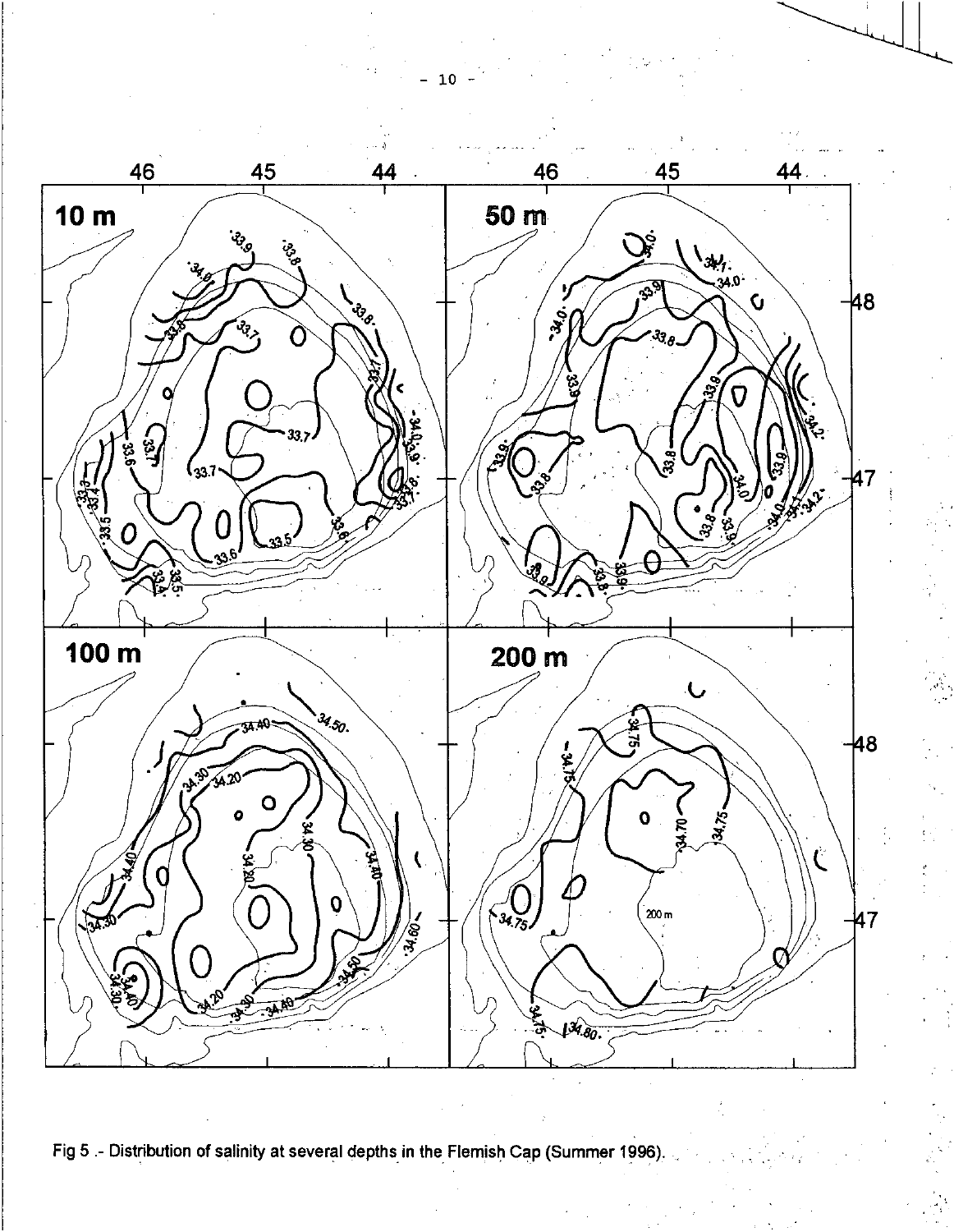





a

 $\mathbf b$ 

 $\mathbf c$ 

- a.- Waters near Newfoundland (Hayes et al, MS 1977).
- b.-All FC-96 stations.
- c Standart stations.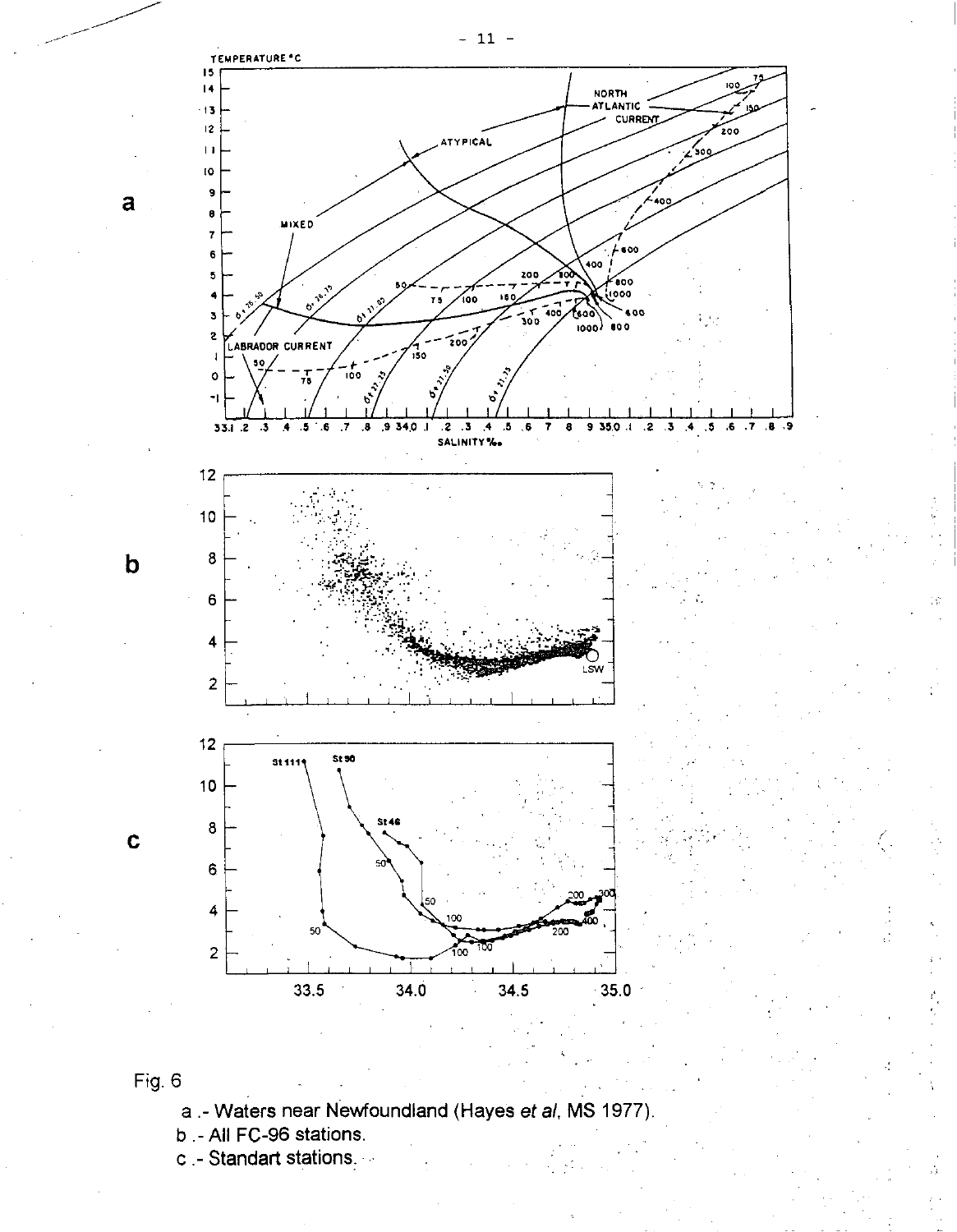$-12 -$ 



Fig 7 .- Main currents on the area (above) Dorhain of water masses on the FLEMISH CAP (below).